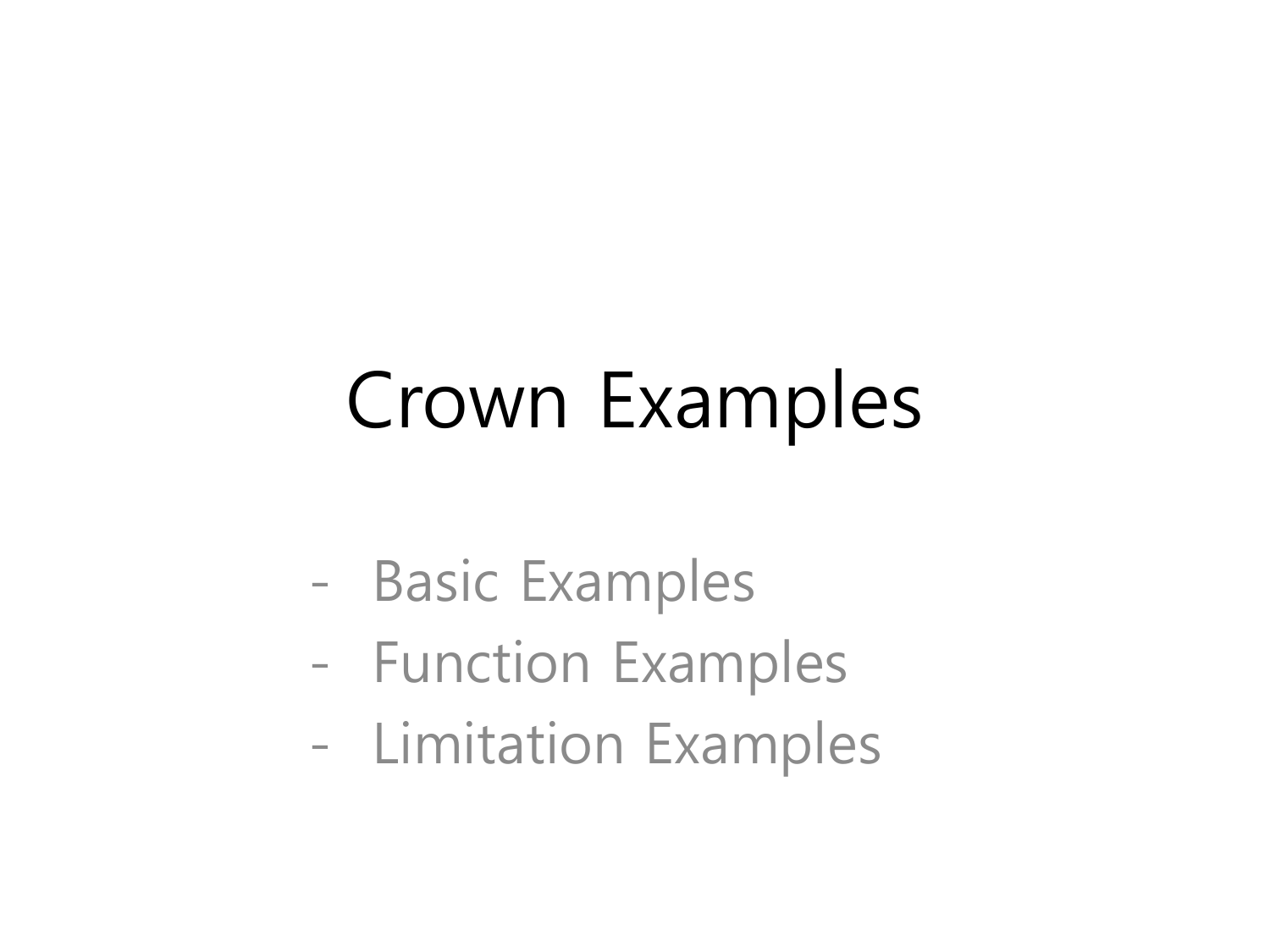```
// Hello Crown example.
// This example shows how to define a symbolic variable.
#include <crown.h> // for Crown 
#include <stdio.h>
int main(){
    int x;
    SYM_int(x); // Define x as a symbolic input.
    printf("x = \frac{2}{3}d\n", x);
    if (x > 100)printf("x is greater than 100\n");
    }else{
         printf("x is less than or equal to 100\n");
    }
    return 0;
}
```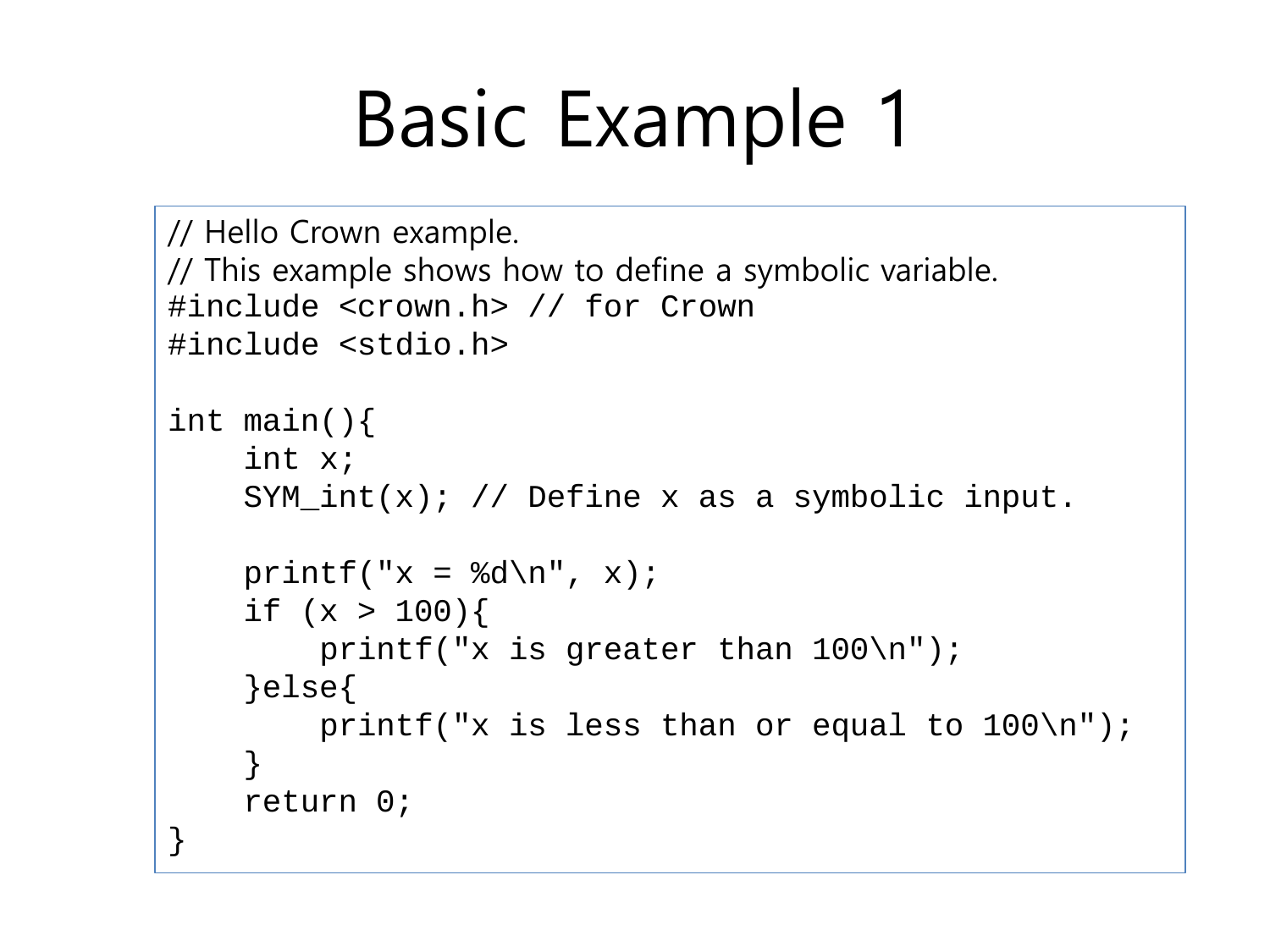```
// Hello Crown example 2 with initial value assigned to 
// a symbolic variable using SYM_int_init.
#include <crown.h> 
#include <stdio.h>
int main() {
  int x;
  SYM int init(x, 7);
  printf("x=d \nvert n", x);
  if (x > 10)
    printf("x>10\n");
  else 
    printf("x <= 10 \n\pi");
```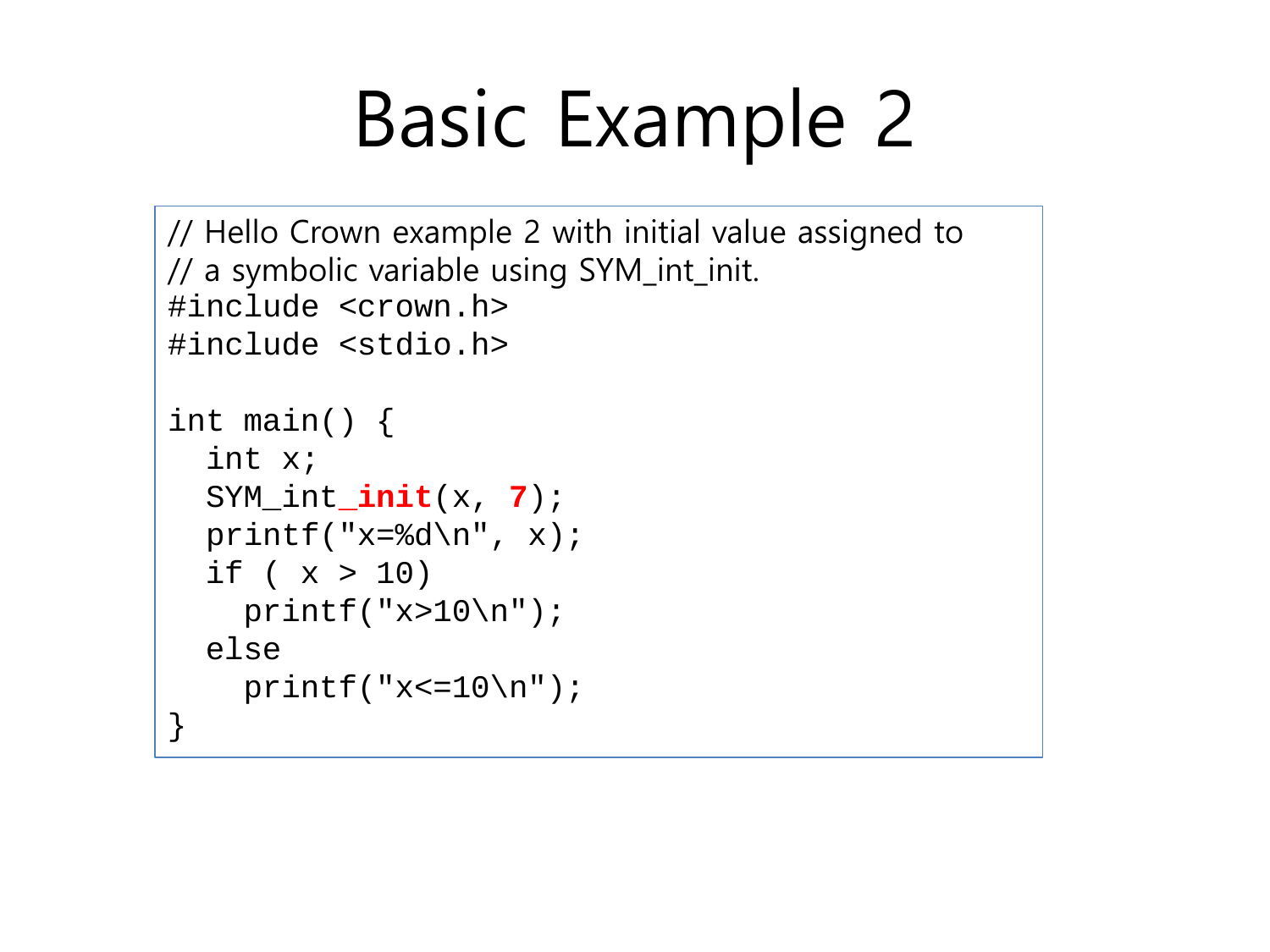```
// Another Hello Crown example.
// Crown can handle linear integer arithmetic expression
// and nested condition statements
#include <crown.h>
#include <stdio.h>
int main()
    char x, y;
    SYM_char(x);
    SYM_char(y);
    printf("x, y = \frac{3}{d} \cdot \frac{3}{d} \cdot x, y;
    if (2 * x == y)if (x := y + 10) printf("Fine here\n");
         else printf("ERROR\n");
     }
    return 0;
}
```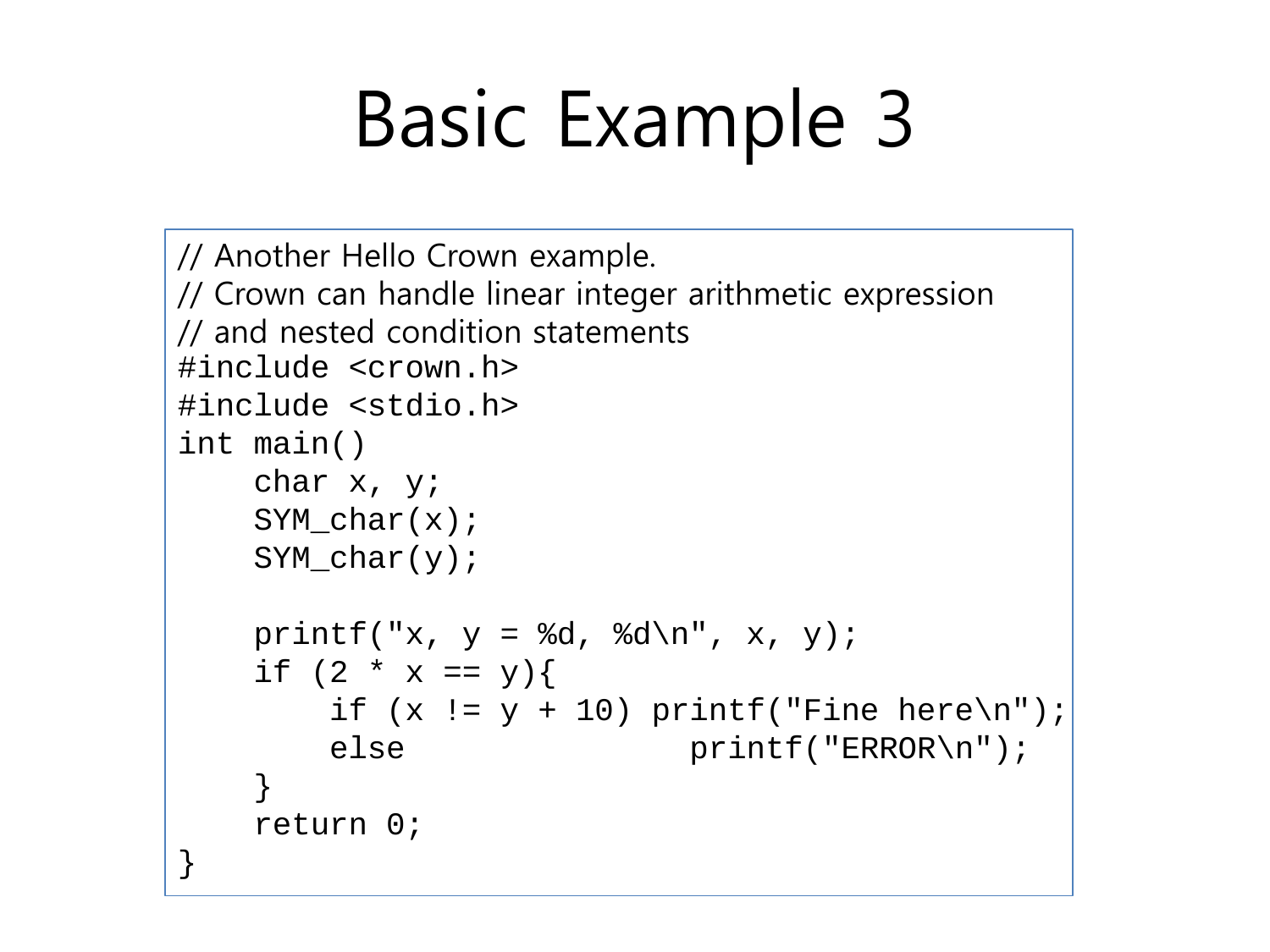```
// Symbolic value propagation example. 
// In an assign statement, if RHS has a symbolic variable and the symbolic 
// variable is used in linear integer arithmetic expression, LHS will be 
// a symbolic variable
#include <crown.h>
#include <stdio.h>
int main(){
    int x, y;
    SYM_int(x);
    printf("x = %d \n\pi", x);
    y = 2 * x + 3;if (y == 7) printf("y(=2x+3) is 7\pi");
    else printf("y(=2x+3) is NOT 7\pi");
}
```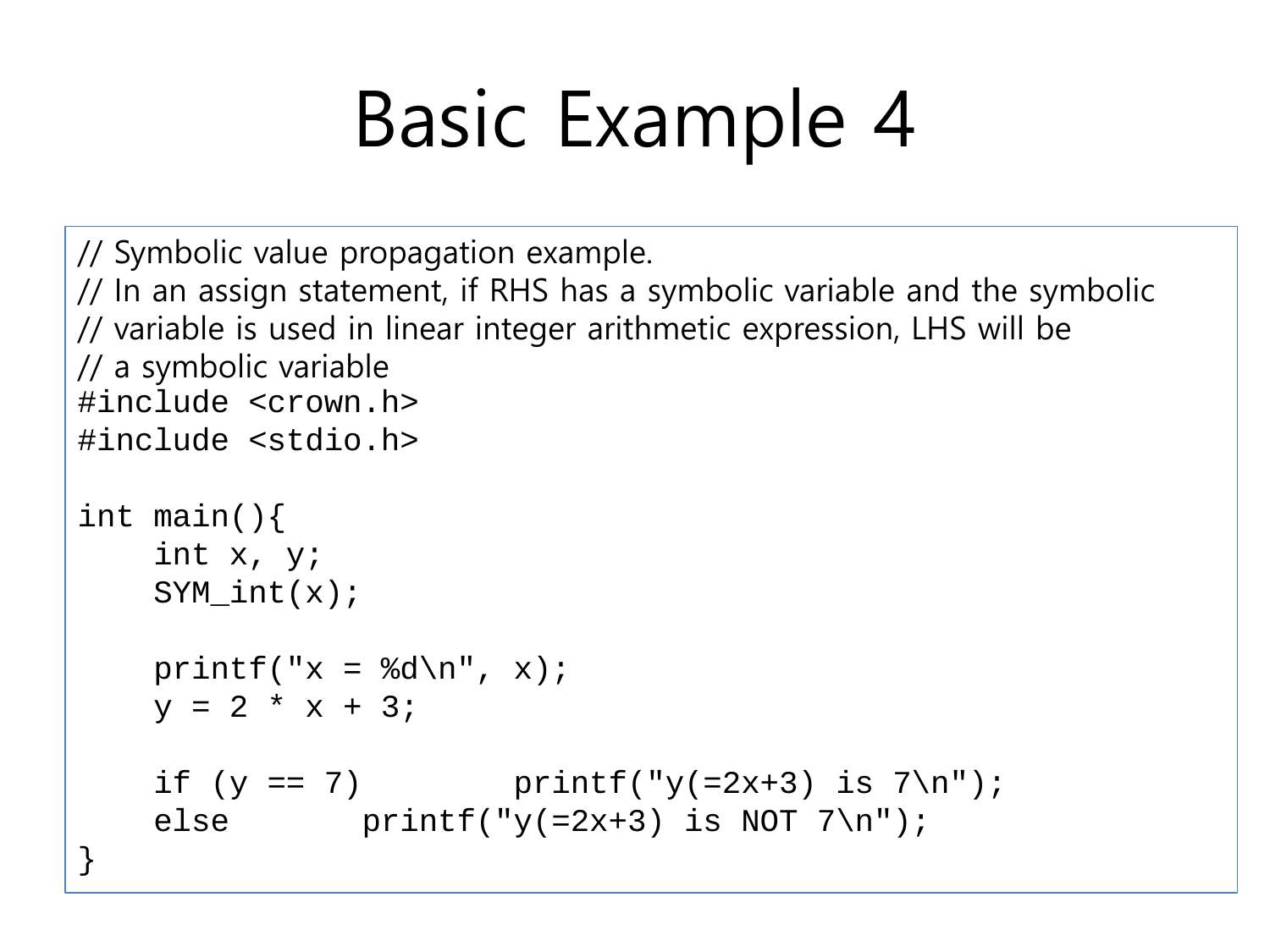```
// SYM_assume() to give constraints on symbolic variables. 
#include <crown.h>
#include <stdio.h>
#include <assert.h>
void main() {
   int x, y;
   SYM\_int(x);SYM int(y);
   SYM_assume(x + y > 10)printf("x=%d, y=%d\n", x, y);
   assert(x + y > 10);
}
```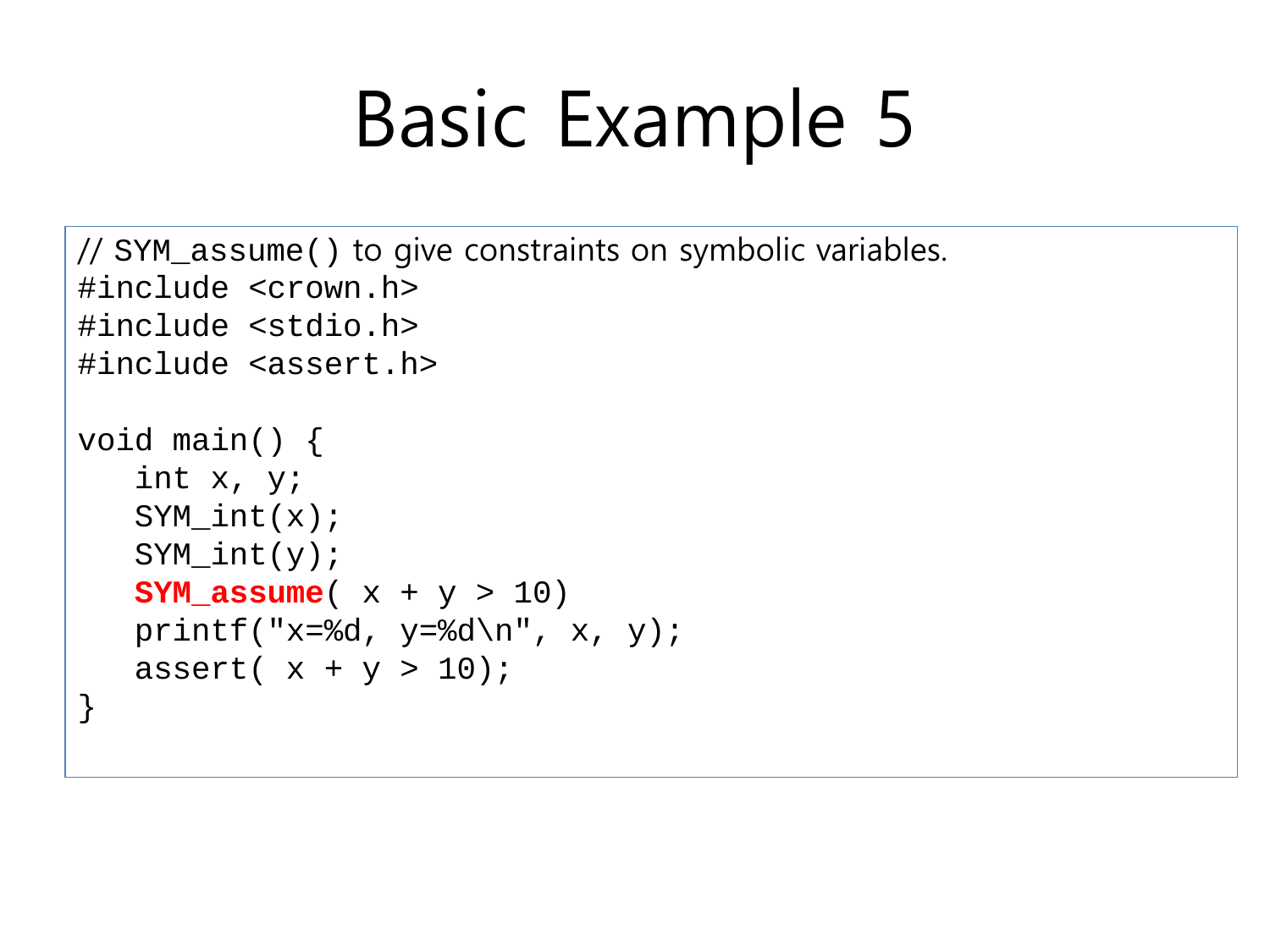```
// Long symbolic path formula generated due to a loop 
#include <crown.h>
#include <stdio.h>
int main(){
     int i, x;
     SYM\_int(x);printf("x=\delta d \nightharpoonup x);
     for (i=0; i < x; i++) {
         printf("i=\daggera);
         if ( i == 3) {
             printf("i becomes 3 finally\n\times");
             break;
          }
     }
}
```
// use print\_execution to print a symbolic execution path formula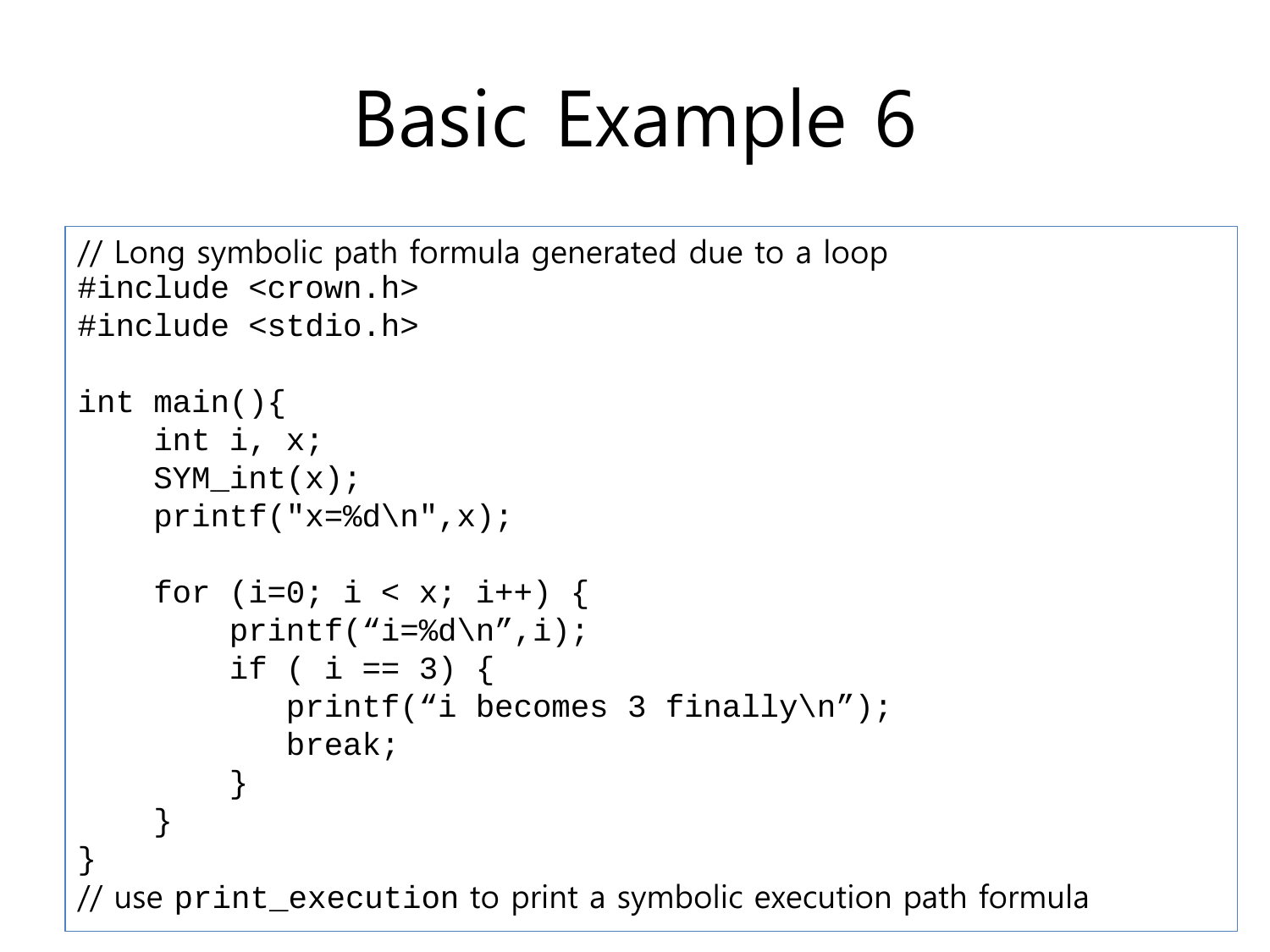## Function Example 1

```
// Simple function example
// Symbolic variable can be passed into a function.
#include <crown.h>
#include <stdio.h>
void test_me(char x, char y){
   // body of test_me is same to basic2 example
   if (2 * x == v)if (x != y + 10){
         printf("Fine here\mathcal{W}n");
      }else{
         printf("ERROR\n");
       }
   }
}
                                                     int main(){
                                                        char a, b;
                                                        SYM char(a);
                                                        SYM_char(b);
                                                        printf("a, b = %d, %d\m", a, b);
                                                        test_me(a, b);
                                                        return 0;
                                                     }
```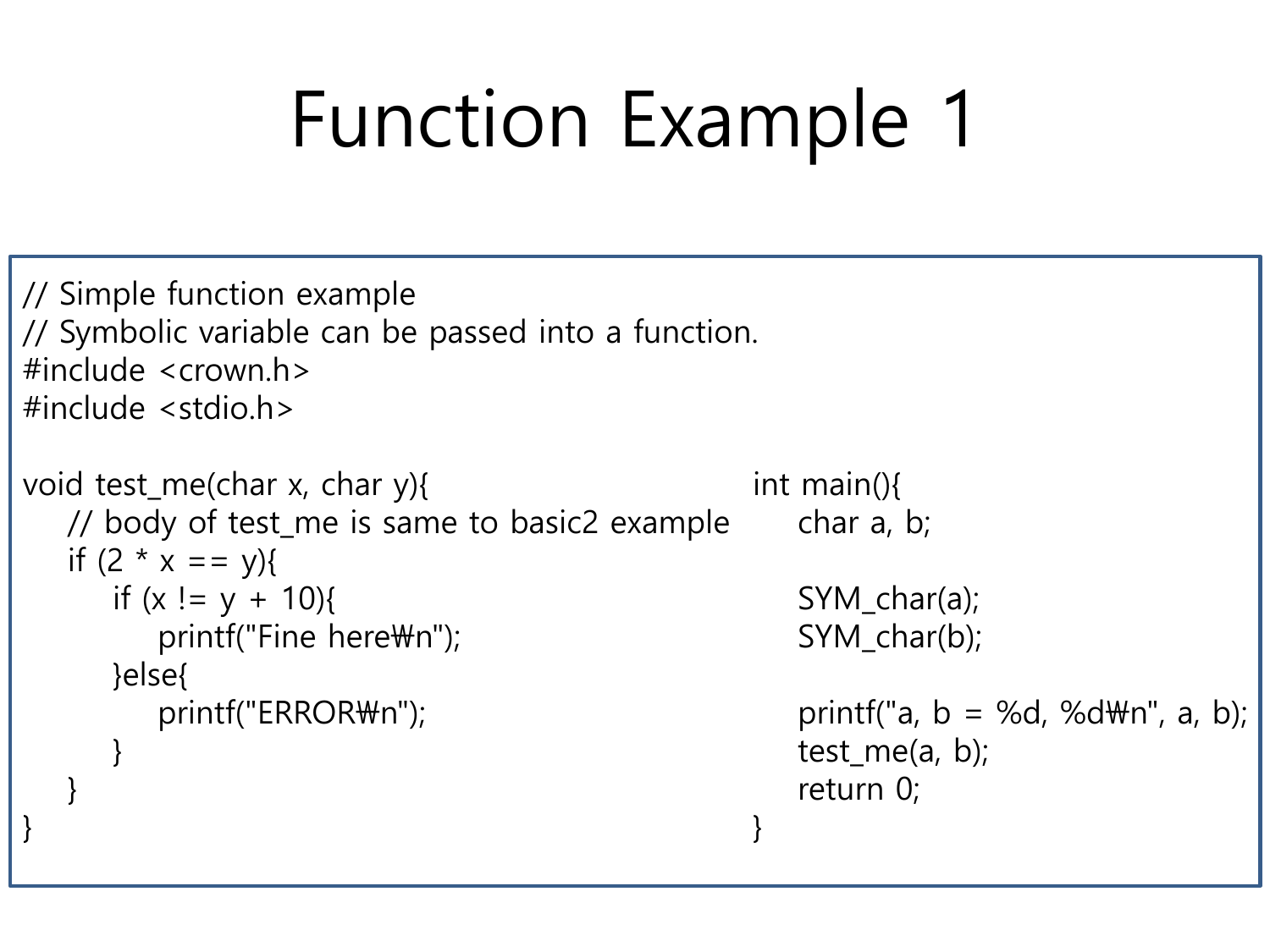### Function Example 2

```
// Another simple function example.
// A function can return a symbolic value
#include <crown.h>
#include <stdio.h>
```

```
int sign(int x){ return (x >= 0);}
```

```
int main(){
```

```
int a;
SYM_int(a);
```

```
printf("a = %d\mathcal{H}n", a);
```

```
if (sign(a) == 0) printf("%d is negative\n", a);
else printf("%d is non-negative\n",a);
return 0;
```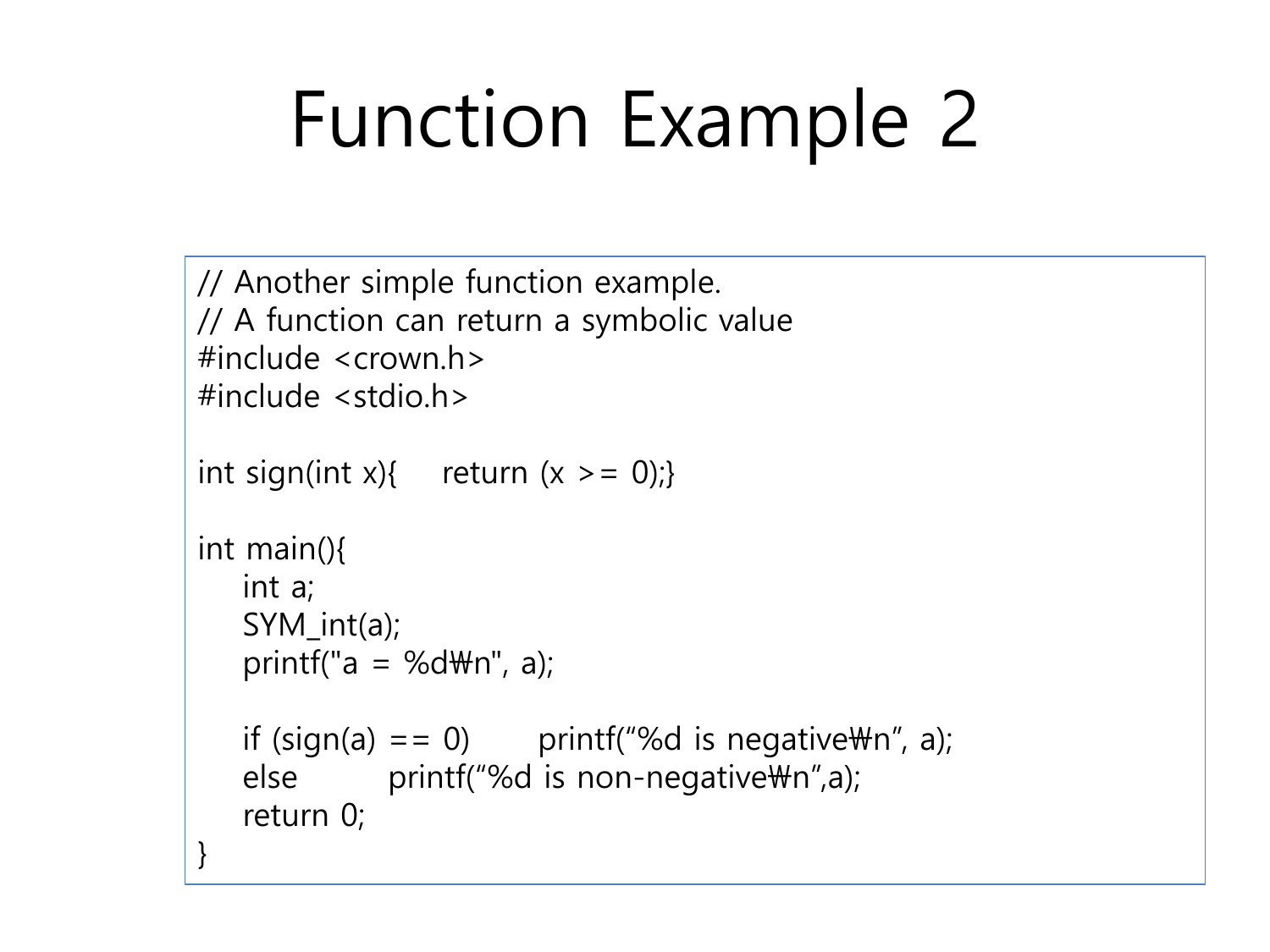#### Function Example 3

```
// Recursive function example. 
// Crown can handle a recursive function. 
// A recursive function can generate infinite # of iterations.
\#include \leqcrown h>#include <stdio.h>
unsigned int fac(unsigned int n){
   if (n == 0) return 1;
   else return n * fac(n-1);
}
int main(){
   unsigned int a;
   SYM_unsigned_int(a);
   printf("a = %u\m", a);
   if (fac(a) == 24) printf("Reach!\n");
   return 0;
}
```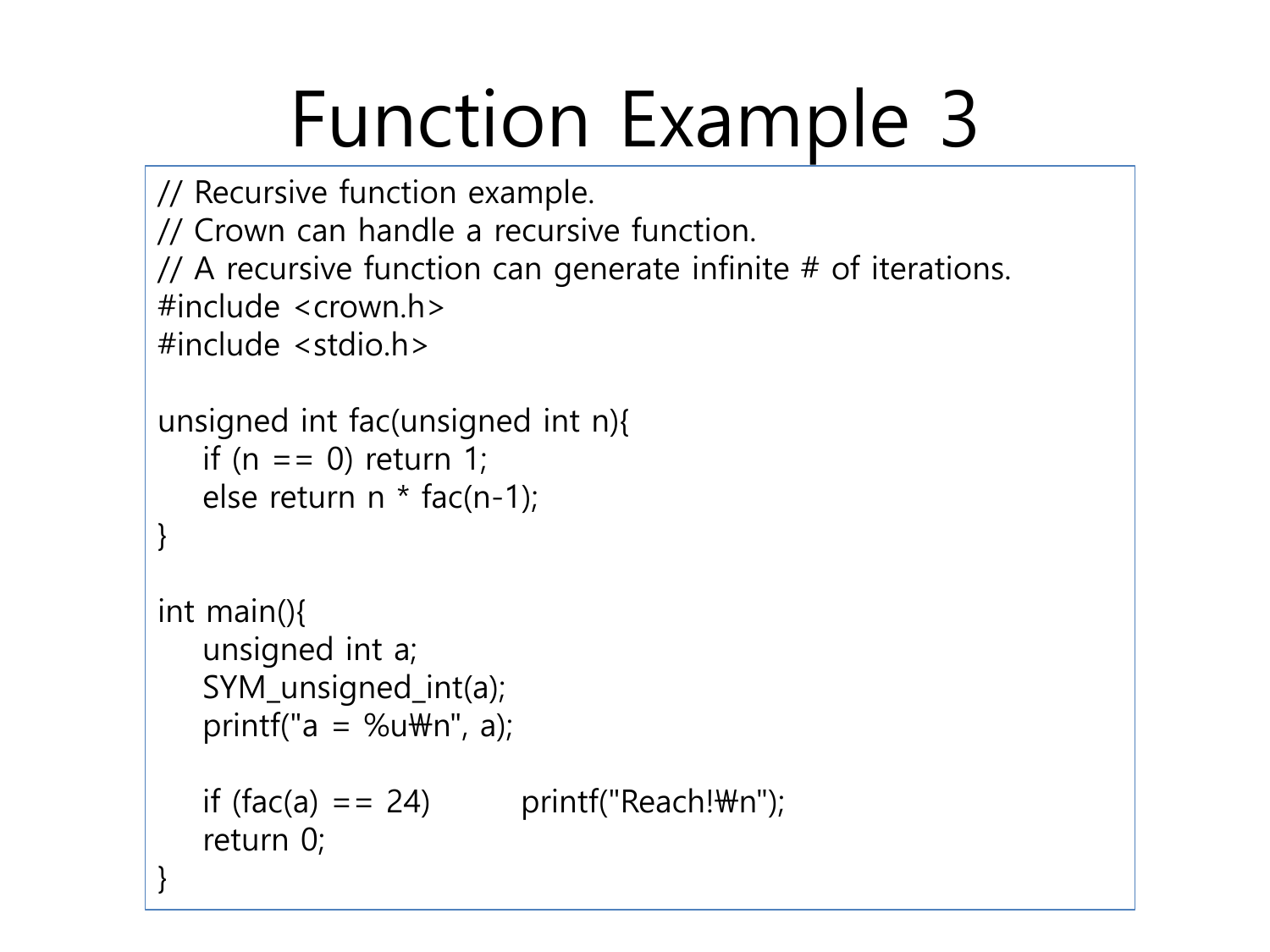#### Limitation 1: No External Binary Library

```
// External library example.
// When a target program calls an external library function, 
// Crown may occur 'prediction failure' error since Crown
// does not know a body of the external function
#include <crown.h>
#include <stdio.h>
#include <stdlib.h>
int main(){
   int x;
   SYM_int(x);
   printf("x = 2%d\m");
   if (x == abs(x)){// Generate symbolic path formula using
                   // a concrete return value (i.e., x == 0)
      printf("x > = 0\m");
   }else{
      printf("x \le 0 \text{Wn}");
   }
   return 0;
}
```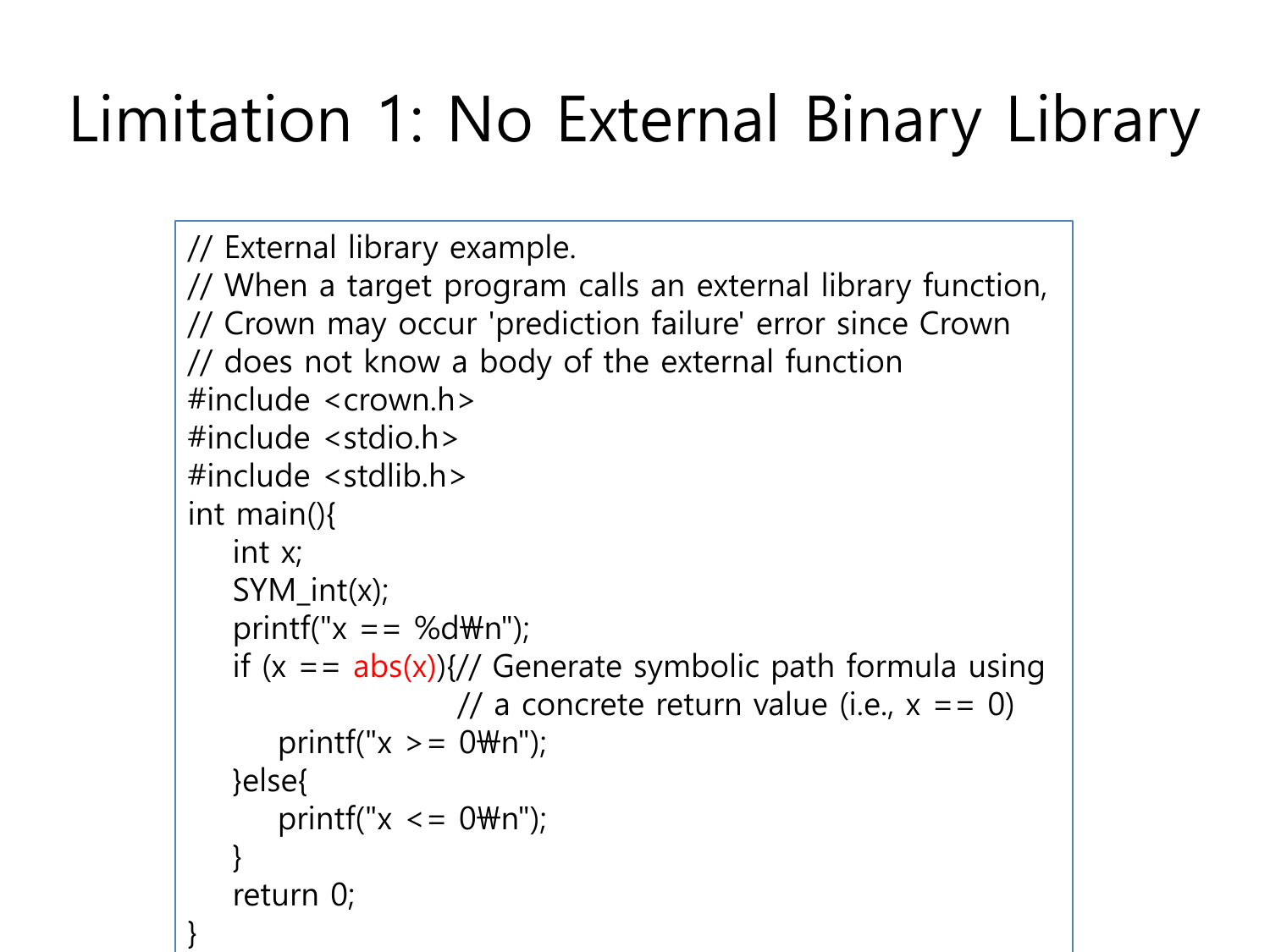# Limitation 2: No Symbolic Pointer

```
// Crown does not support a symbolic pointer 
// Instead, each element can be declared symbolically 
#include <crown.h>
#include <stdio.h>
int main(){
   int x=1, y =2;
   int ptr; 
   // SYM_int_ptr(ptr); // NOT WORKING
 // The following code does not generate a symbolic
 // path formula because no expression in the 
 // condition is symbolic
 if (ptr == 8x) printf("ptr points to x\mathcal{W}n");
 else (ptr == \&y) printf("ptr points to y\m");
if (*ptr == x) printf("*ptr equals to x\mathcal{W}n");
else (*ptr == y) printf("*ptr equals to y\m");
}
```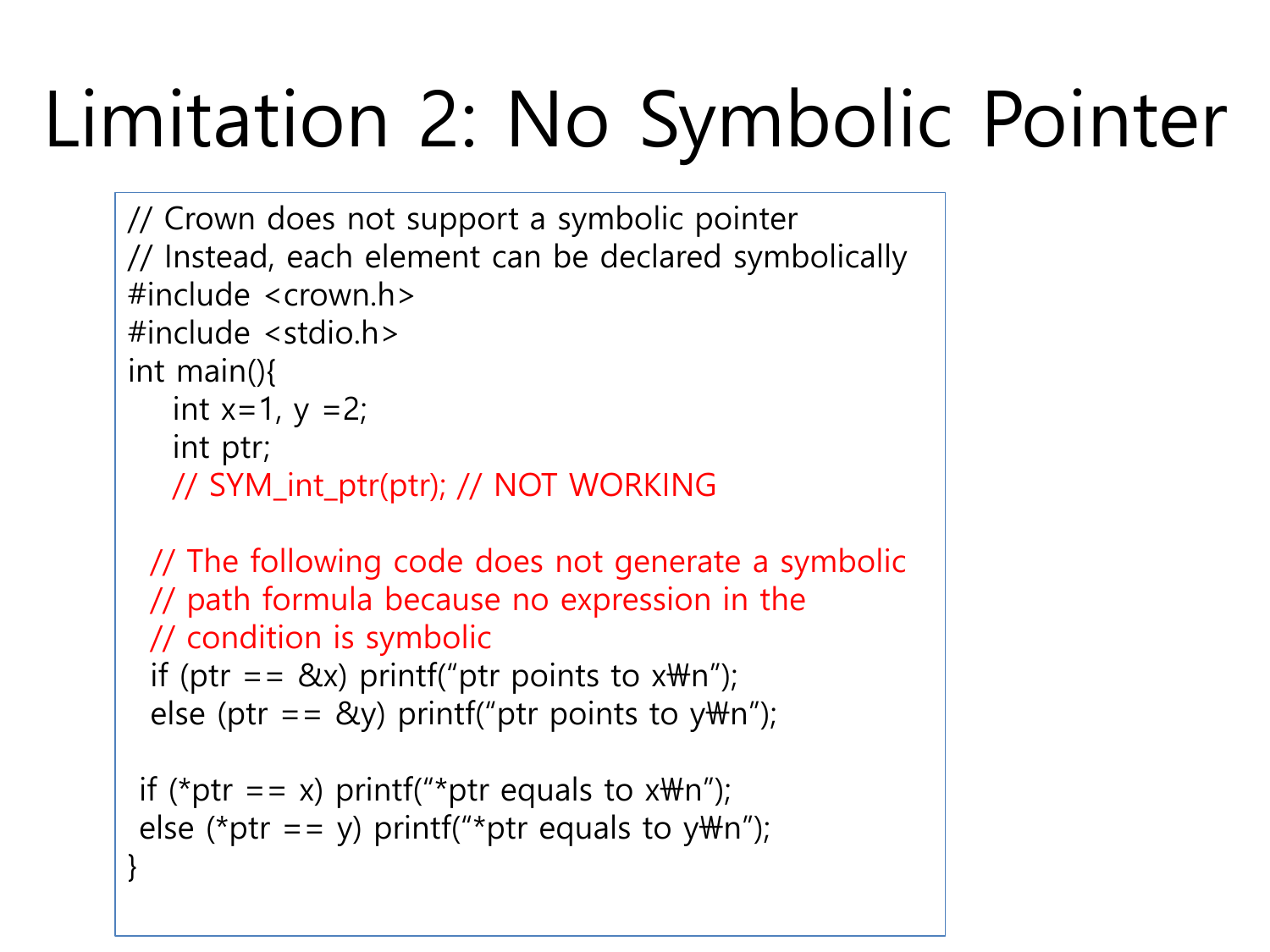# Limitation 3: No Symbolic Array

```
// Array cannot be declared symbolically. 
// Instead, each element can be declared symbolically 
#include <crown.h>
#include <stdio.h>
int main(){
   int i;
   int array[4];
   // SYM_int(array); // NOT WORKING
  for(i=0; i < 4; i++)
      SYM_int(array[i]);
   if (\text{array}[1] == 3)printf("array[1] is 3\text{Wn}");
   else printf("array[1] is not 3 but \mathsf{W}\%d\mathsf{W}\mathsf{n}",array[1]);
}
```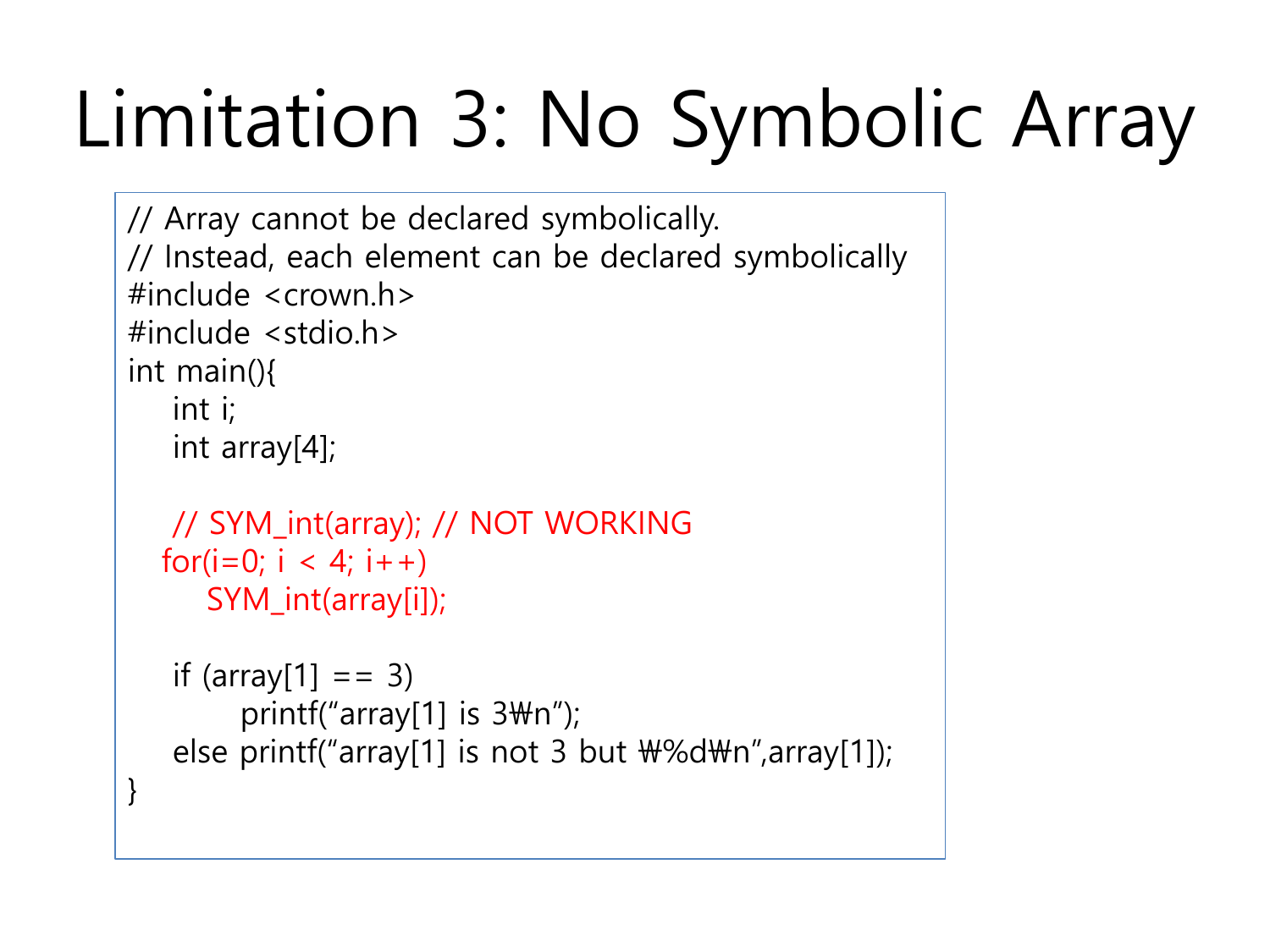#### Limitation 4: No Symbolic Dereference

```
// Symbolic dereference is not supported. 
// If an array index is a symbolic variable, Crown does not generated 
// a corresponding symbolic path formula 
#include <crown.h>
#include <stdio.h>
int main(){
   int x;
   int array[4];
   SYM int(x);
   printf("x = %d\m", x);
   array[0] = 0;array[1] = 1;\arctan[2] = x;array[3] = 4;if (\arctan(x-1) == 3) printf("ERROR\n");
   else printf("Fine\m");
                                                Should check the following 
                                                Symbolic path formula
                                                (x == 1 \& 8 \& array[0] == 3) ||
                                               (x == 2 \& 8 \& array[1] == 3)|
                                                (x == 3 \& 8 \& \text{ array[2]} == 3)|
                                                (x=-4 \&\& \text{ array}[3] == 3)
```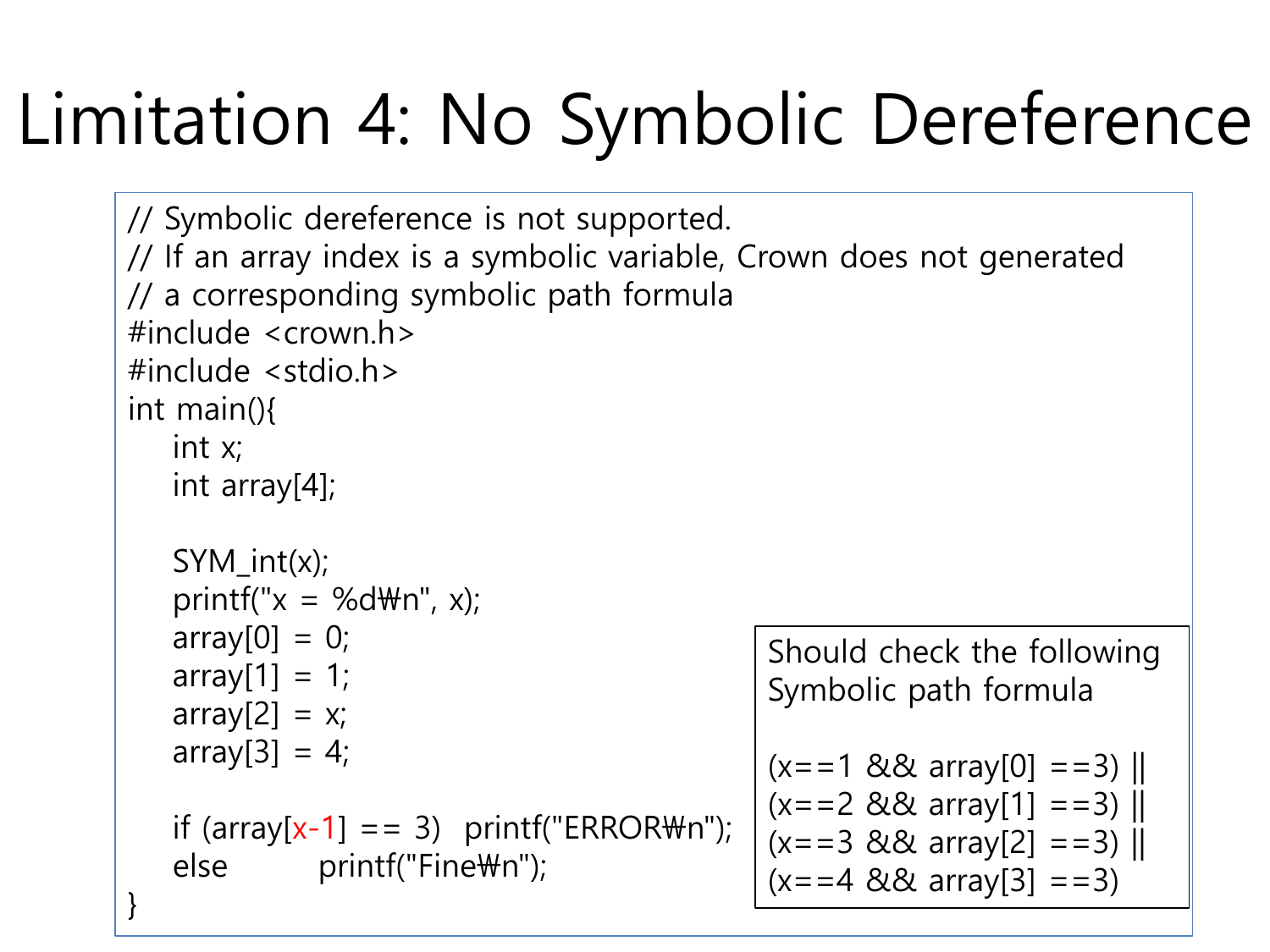## Partial Solution for Limitation 4

```
#include <crown.h>
#include <stdio.h>
#define ENUM_4(array, index, ret) \mathcal W\mathsf{do}{ \mathsf{W}switch(index)\{\ \mathsf{\mathsf{\mathsf{\mathsf{W}}}}case 0: \mathcal{W}ret = array[0]; \mathcal{W}break; \mathcal Wcase 1: \mathcal Wret = array[1]; \mathcal{W}break; Wcase 2: \mathcal{W}ret = array[2]; \mathcal{W}break; \mathcal Wcase 3: \mathcal{W}ret = array[3]; \mathcal{W}break; \mathbf{\Psi}\} \mathcal{H}}while(0);
```

```
int main(){
   int x, tmp;
   int array[4];
   SYM int(x);
   if (x < 1 \mid x > 4){ exit(0); }
   printf("x = %d\m", x);
   array[0] = 0;array[1] = 1;array[2] = x;array[3] = 4;// tmp = array[x-1]ENUM_4(array, x-1, tmp);
   if (tmp/*array[x-1]*/ == 3){
      printf("ERROR\n");
   }else{
      printf("Fine\n");
   }
```